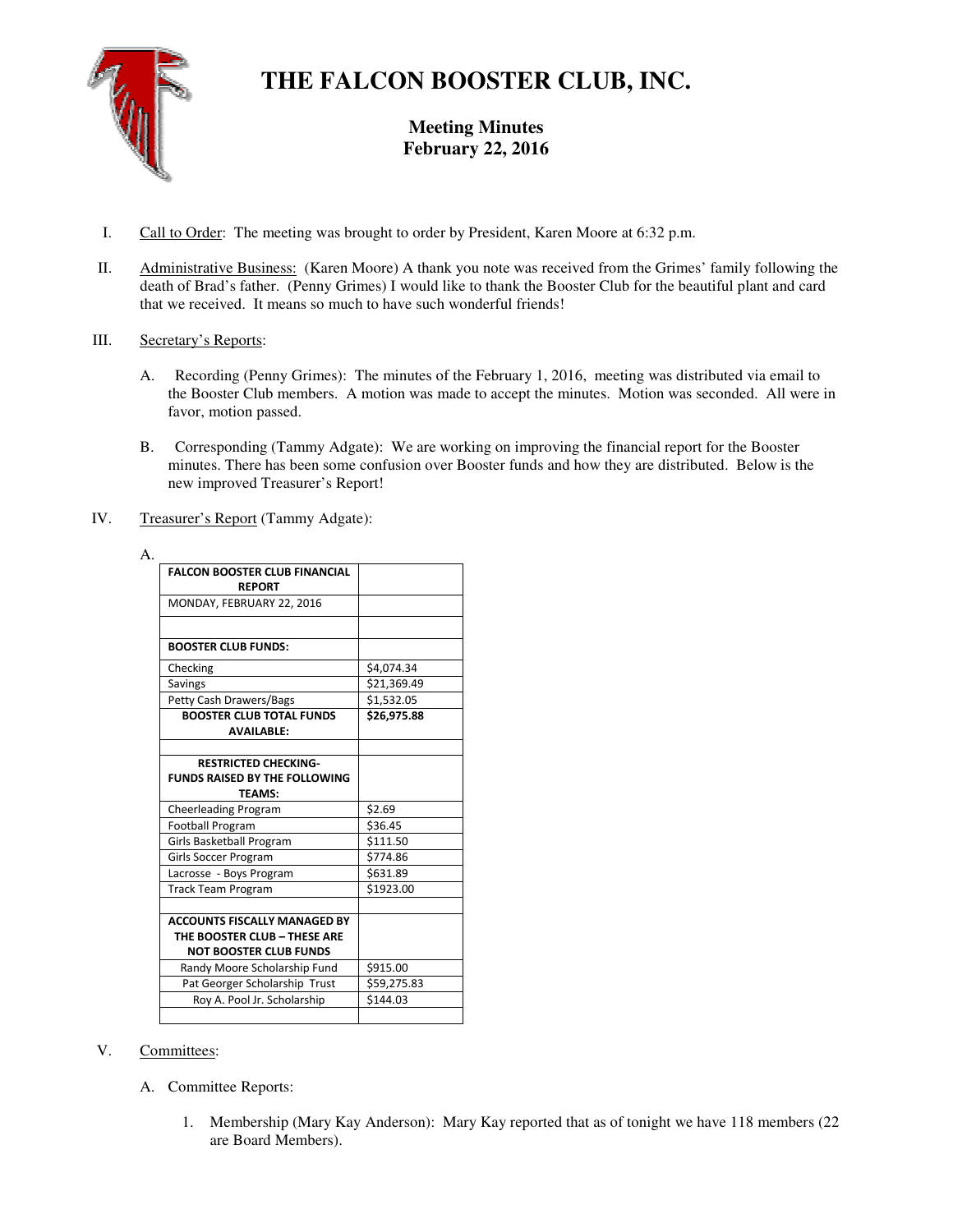- B. Concessions:
	- 1. Basketball (Karen Moore): no report
	- 2. Winter Track Meet (Karen Moore): The water is not working yet but water was brought to the concession stand to make hot chocolate, which was a big success! \$90.00 was made on the basics that were for sale.
	- 3. Football (Sharion Rigney): This area is in need of a good cleaning. Please contact Sharion if you are available to help clean.

#### VI. Spring Sports

- A. Girls Soccer (Karen Moore): All Concession Head jobs are filled except for Soccer. We are hoping that following the Meet the Coaches Night we will have a representative.
- B. Boys Baseball (Karen Moore): Karen and Terri Shaw are meeting with Gary Croson to see what else needs to be done to prepare the field and concession area for the Baseball season. They will keep us posted on their meeting.

#### VII. Director of Student Activities

A. Report (Robert Glascock): Congratulations to the Wrestling team! 2<sup>nd</sup> year in a row STATE CHAMPS!! Spring sports began today, Feb. 22<sup>nd</sup>.

#### VIII. Old Business

- A. \$10,000.00 Dinner/Dance/Raffle April 16, 2016 (Karen Moore):
	- 1. Assignments were made for jobs needed to work the dance and \$10,000 drawing. If you would like to volunteer, please call Karen Moore.
	- 2. Tickets (Melanie Brown): If the tickets you are responsible for selling are not being purchased by those who reserved them, please try to sell them to others before giving them back to Melanie.
	- 3. Silent Auction (Karen Moore): Please have all items for the Silent Auction, including the baskets, in at least 1 week prior to the dance.

#### IX. New Business:

- A. Winter Sports Award Night Sports Awards Night has been rescheduled for March 14<sup>th</sup>. Refreshments will be served at 6:30 p.m., and presentation of MVP's will begin at 7:00 p.m.
- B. Meet the Coaches night is scheduled for March  $2<sup>nd</sup>$
- C. Spirit Wear- Mrs. Gastley is setting up a table for Meet the Coaches Night.
- D. Pepsi Representative (Tony Gregg): Mr. Gregg met with members to discuss all Pepsi products that are available for sale in the concessions. Sobe Life waters, Propel, Gatorade, and Starbucks to name a few. Mr. Gregg, as a Representative for Pepsi, is able to donate up to 15 cases of product, per event, per year. The maximum is 50 cases per year. Date and times for ordering product and delivery was discussed along with the plan to fix or replace the broken machine in concession stand. Mr. Gregg will be a wonderful contact for the Booster Club to have for all Pepsi purchases in the future. Thank you, Mr. Gregg, for attending our meeting and letting us know what Pepsi can do to help us here at FHS! We look forward to working with you.
- E. Baseball Team/Field (Matt O'Saben, Varsity Coach ): Coach O'Saben addressed the Board requesting funds to purchase new nets for the batting cages. Cages are being used by Recreational leagues, private citizens and the FHS baseball team. The nets being used are the same nets used during the 2011-2012 Gator season purchased by Gerry Henson. Since that time there have not been funds available to replace the heavily used nets. Coach O'Saben shared that there have been numerous fundraisers and contributions by business owners and parents to maintain the baseball field and purchase equipment and supplies necessary for the season. Some items needed, in order of necessity are cages, infield, turtle, and press box. The parents will be working on the benches this Spring and the team members will be painting them. A motion